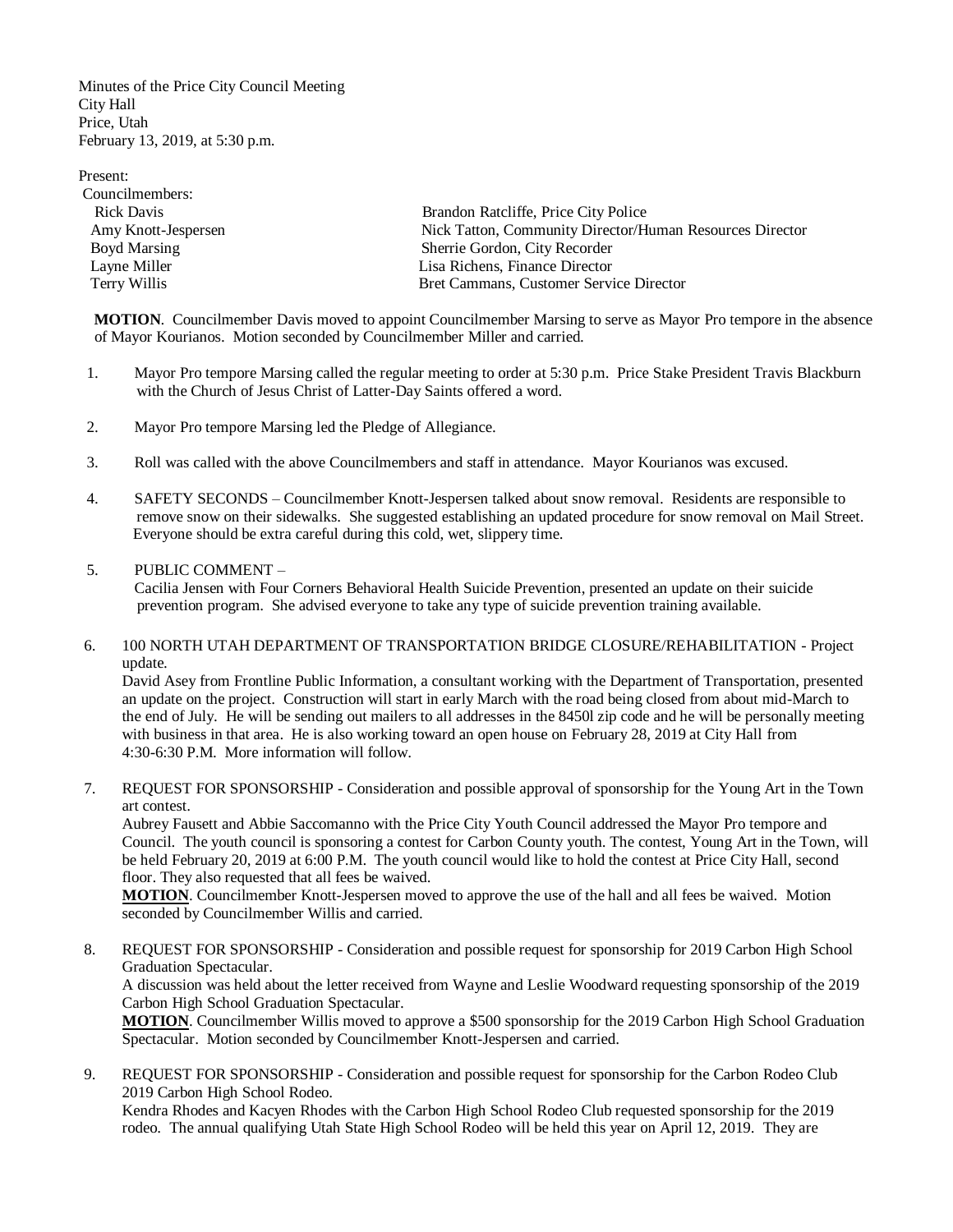expecting 450 contestants. They stated that Price City has sponsored this event in the past and they would appreciate consideration of a sponsorship this year. Sponsorship to the rodeo club is a budgeted item and the funds are available. **MOTION**. Councilmember Miller moved to approve a \$500 sponsorship to the Carbon Rodeo Club. Motion seconded by Councilmember Willis and carried.

- 10. REQUEST FOR SPONSORSHIP Consideration and possible approval of sponsorship for the Pacific Southwest Region of Babe Ruth League Inc. baseball tournament being held July 21-25, 2019. Jill Emerson and Nicole Steele addressed the Mayor Pro tempore and Council. The reviewed the Pacific Southwest Regional Baseball tournament being held in Price on July 21, 2019. The tournament would last 4-5 days. They are expecting seven teams to enter the tournament. This tournament will bring revenue to Price City. They requested the use of Field 2 for the tournament. They requested a \$3,000 sponsorship. \$1,500 to be paid within the first month of March 2019 and the other \$1,500 to be paid July 1, 2019. Councilmember Davis stated that he was talked with Carbon County and they are willing to meet to discuss the tournament and sharing sponsorship costs with Price City. It was suggested that Jill and Nicole contact all avenues for additional sponsorship, including Carbon County. If they do not get all of the money needed, they are welcome to come back to Price City and make a second request for sponsorship. **MOTION**. Councilmember Davis moved to approve a \$1,000 sponsorship for the Pacific Southwest Regional Baseball tournament. Motion seconded by Councilmember Miller and carried.
- 11. PROCLAMATION Consideration and possible approval of a proclamation supporting the Utah Compact declaring 5 principles to guide Utah's immigration discussion.

Mayor Pro tempore Marsing read aloud the proclamation.

**MOTION**. Councilmember Miller moved to approve the proclamation. Motion seconded by Councilmember Knott-Jespersen and carried.

- 12. PROCLAMATION Consideration and possible approval of a Proclamation for Arbor Day on April 26, 2019. Mayor Pro tempore Marsing read aloud the proclamation. **MOTION**. Councilmember Davis moved to approve the proclamation. Motion seconded by Councilmember Willis and carried.
- 13. RESOLUTION NO. 2019-03 Consideration and possible approval of a resolution amending the employee promotion career ladder matrix for the water and sewer department at Price City. Nick Tatton reviewed the resolution. **MOTION**. Councilmember Willis moved to approve Resolution No. 2019-03. Motion seconded by Councilmember Miller and carried.
- 14. RESOLUTION 2019-04 Consideration and possible approval of a resolution amending the employee promotion career ladder matrix for the parks and cemetery department at Price City. Nick Tatton reviewed the resolution. **MOTION**. Councilmember Knott-Jespersen moved to approve Resolution No. 2019-04. Motion seconded by Councilmember Willis and carried.
- 15. PRICE CITY WORD MARK LOGOS Consideration and possible approval of word mark logo. The word mark logos were discussed. Greg Dart, Associate Vice President with USU-Eastern, presented a power point on Price City Branding and specifically the word marks suggested. It is exciting for the university to work directly with Price City on this project. This is a joint partnership. Mathew Sorensen addressed the Mayor and Council. He is new to the area. The Council welcomed him. He asked numerous questions regarding the word mark logos.

**MOTION**. Councilmember Knott-Jespersen moved to approve the Price City Word Mark Logos. Motion seconded by Councilmember Willis and carried.

16. MINUTES CONSENT AGENDA – Councilmember Davis requested Item 18 be table for further discussion and moved to approve consent agenda items 16 through 22 with the exception of Item 18. Motion seconded by Councilmember Knott-Jespersen and carried.

- a. January 23, 2019 City Council meeting
- 17. 1900 EAST PRICE PHASE III: 600 North to 800 North Consideration and possible approval of UDOT Local Government Contract for Preconstruction Engineering Services with Horrocks Engineers, Inc in the amount of \$93,069.41 (Budgeted).